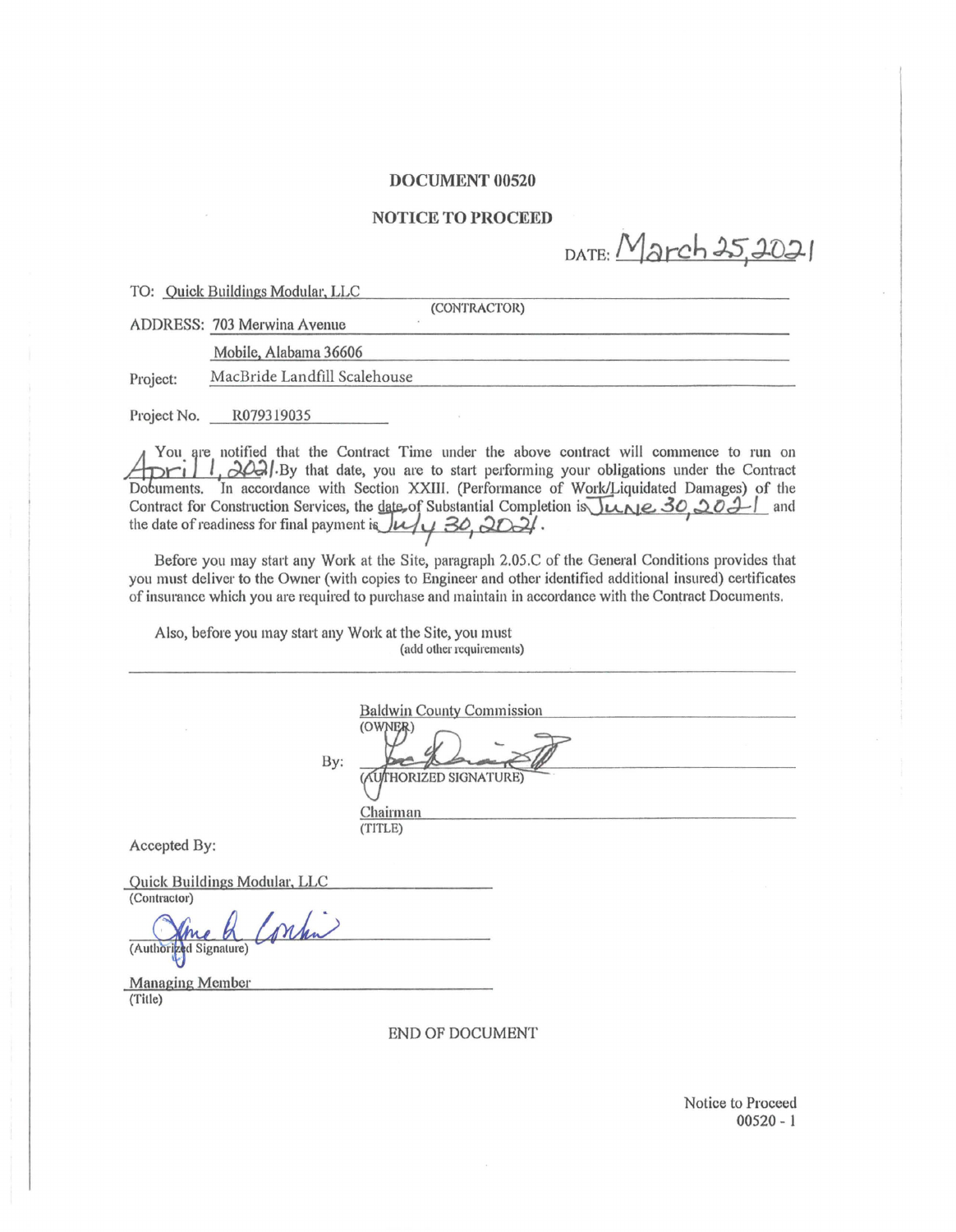State of Alabama (1) County of Baldwin )

## **CONTRACT FOR CONSTRUCTION SERVICES**

This **Contract for Construction Services** is made and entered into by and between the County of Baldwin (hereinafter called "COUNTY"), acting by and through its governing body, the Baldwin County Commission, and Quick Buildings Modular, LLC (hereinafter referred to as "PROVIDER").

The bid specifications are fully set forth as part of this contract.

# **WITNESSETH:**

**Whereas** the Baldwin County Commission has authorized staff to solicit bids for the construction of the **MacBride Landfill Scalehouse;** and

**Whereas** the Baldwin County Commission desires to award this Contract for Construction Services.

**NOW, THEREFORE,** in consideration of the premises and the mutual covenants herein contained, the sufficiency of which being hereby acknowledged, PROVIDER and COUNTY do hereby agree as follows:

- **I. Definitions.** The following terms shall have the following meanings:
	- i. COUNTY: Baldwin County, Alabama.
	- ii. COMMISSION: Baldwin County Commission.
	- iii. PROVIDER: Quick Buildings Modular, LLC
- **II.** Obligations Generally. The COUNTY hereby retains, and the PROVIDER agrees to perform for the COUNTY, those construction services as hereinafter set forth. This document shall serve as the binding contract for the services of PROVIDER. PROVIDER shall be on standby upon full execution of this contract. PROVIDER shall immediately commence performance of the services outlined herein upon issuance of a Notice to Proceed by the Baldwin County Commission. All work shall be commenced and completed in a timely manner as, and at the times, herein set out.
- **III.** Recitals Included. The above recitals and statements are incorporated as part of this Agreement and shall have the effect and enforceability as all other provisions herein.
- **IV.** Governing Law. This Contract in all respects, including without limitation its formation, validity, construction, enforceability, and available remedies, shall be governed by the laws of the State of Alabama, without regard to Alabama conflict of law principles.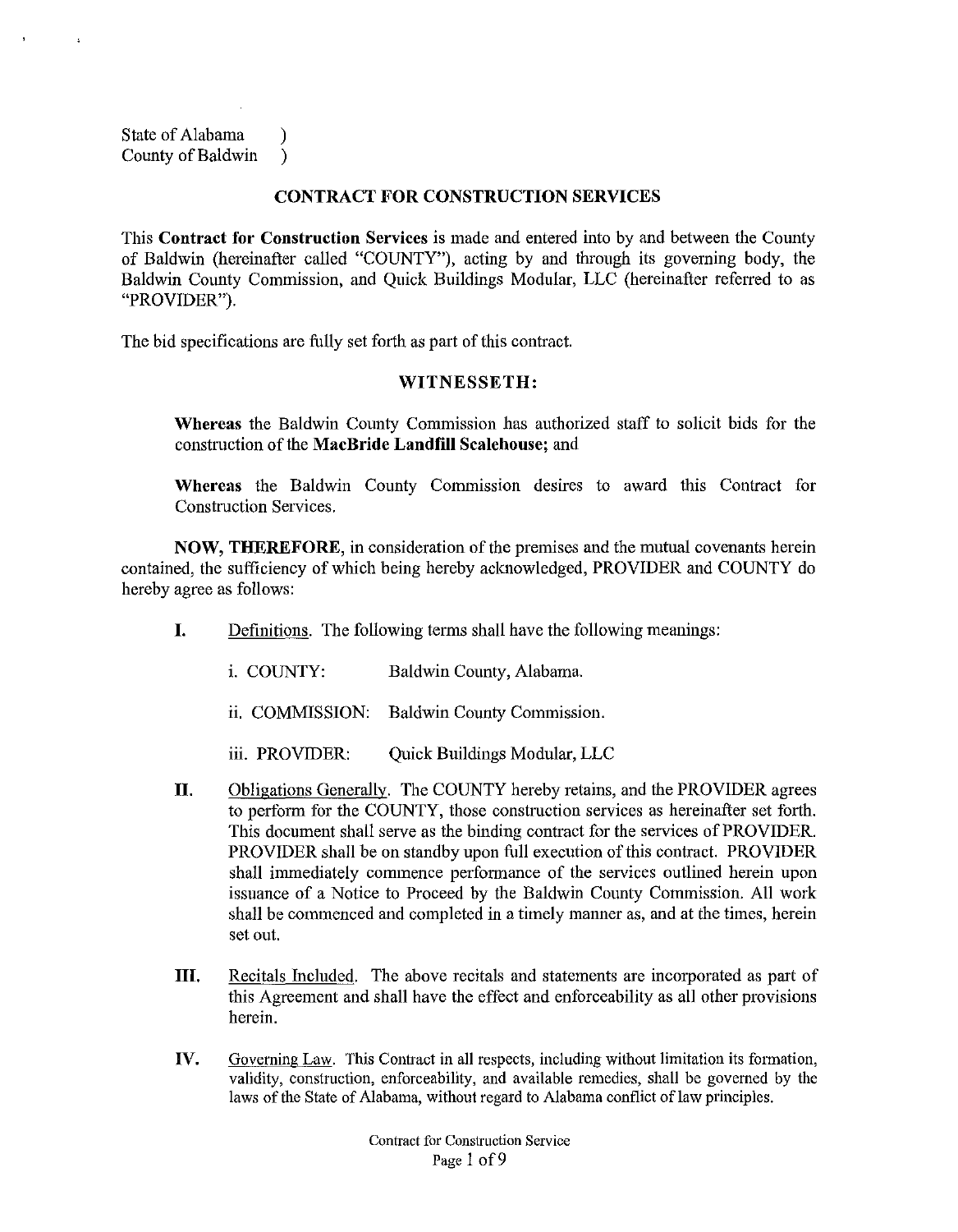- V. Professional Qualifications. For the purpose of this contract, the PROVIDER represents and warrants to the COUNTY that it and any and all agents, assigns and subcontractors retained by it to perform work required by this contract possesses the professional, technical, and administrative personnel with the specific experience and training necessary to provide the services required herein.
- VI. No Prohibited Exclusive Franchise. The COUNTY neither perceives nor intends, by this Contract, a granting of an exclusive franchise or violation of Art. I, Section 22 of the Alabama Constitution.
- VII. Representation/Warranty of Certifications, Etc. PROVIDER represents and warrants that PROVIDER is presently certified, licensed and otherwise permitted under all necessary and applicable laws and regulations to perform the services herein, and that PROVIDER shall renew, maintain, and otherwise ensure that all such certifications, licenses, and permits are current and valid, without interruption, for and through completion of the services. The representation and warranty aforesaid is a material inducement to the COUNTY in entering this Contract, and the parties agree that the breach thereof shall be deemed material at the County's option.
- VIII. Legal Compliance. PROVIDER shall at all times comply with all applicable Federal, State, local and municipal laws and regulations.
- IX. Independent Contractor. PROVIDER acknowledges that it is an independent contractor, and PROVIDER shall at all times remain as such in performing the services under this Contract. PROVIDER is not an employee, servant, partner, or agent of the COUNTY and has no authority, whether express or implied, to contract for or bind the COUNTY in any manner. The parties agree that PROVIDER shall be solely responsible for and shall have full and unqualified control over developing and implementing its own means and methods, as it deems necessary and appropriate in providing the services, and that the COUNTY's interests herein are expressly limited to the results of said services. PROVIDER is not entitled to unemployment insurance benefits, and PROVIDER is responsible for and obligated to pay any and all federal and state income tax on any monies paid pursuant to this Contract.
- X. No Agency Created. It is neither the express nor the implied intent of PROVIDER or COUNTY to create an agency relationship pursuant to this Agreement; therefore, the PROVIDER does not in any manner act on behalf of COUNTY and the creation of such a relationship is prohibited and void.
- XI. Unenforceable Provisions. If any one or more of the provisions contained herein shall, for any reason, be held to be invalid, illegal or unenforceable in any respect, then such provision or provisions shall be deemed severable from the remaining provisions hereof, and such invalidity, illegality or unenforceability shall not affect any other provision hereof. This Agreement shall be construed as if such invalid, illegal or unenforceable provision had never been contained herein.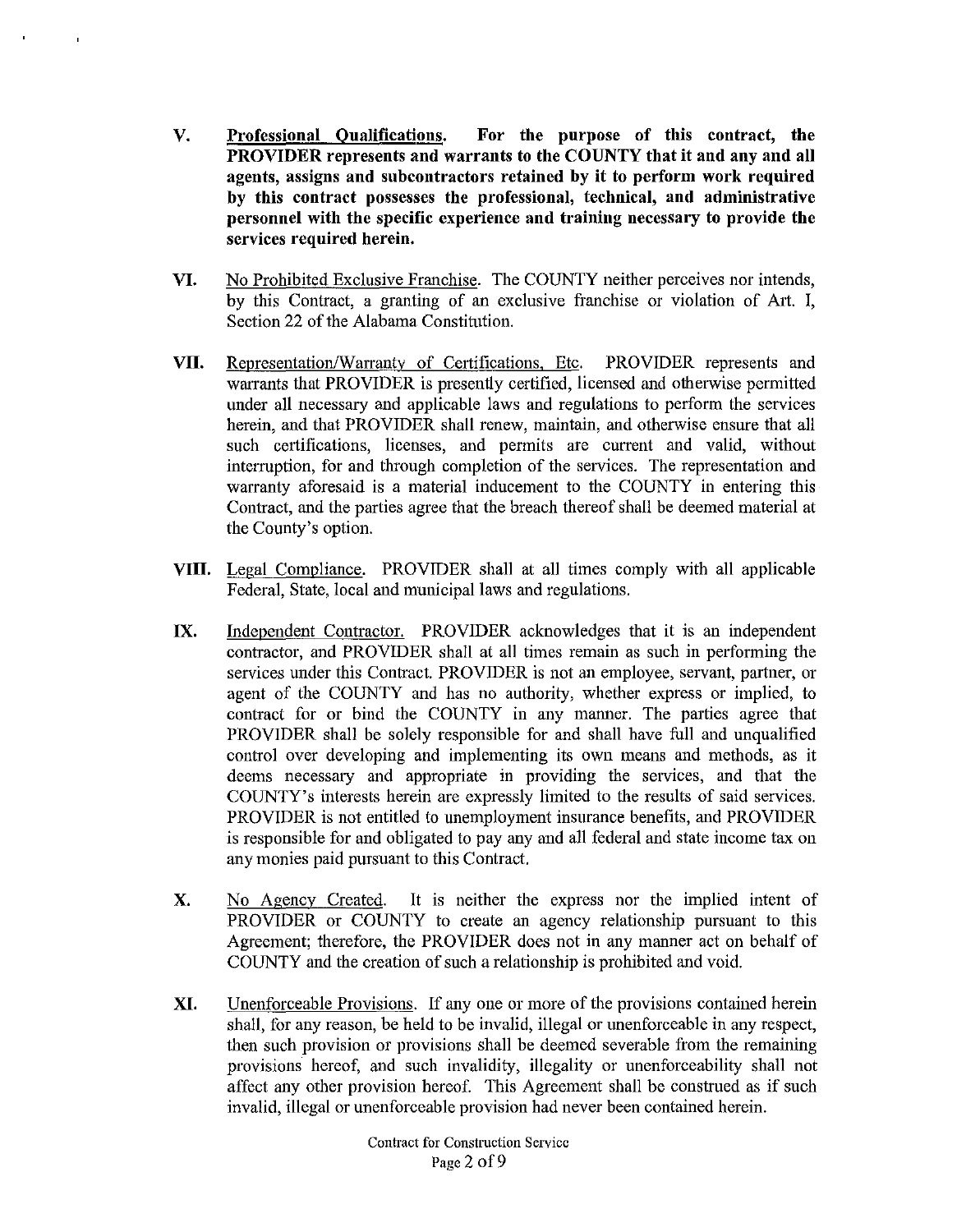- **XII.** Entire Agreement. This agreement represents the entire and integrated agreement between COUNTY and PROVIDER and supersedes all prior negotiations, representations, or agreements, either written or oral. This agreement may be amended only by written instrument signed by all parties.
- **XIII.** Failure to Strictly Enforce Performance. The failure of the COUNTY to insist upon the strict performance of any of the terms, covenants, agreements, and conditions of this Contract shall not constitute, and shall never be asserted by PROVIDER as constituting, a default or be construed as a waiver or relinquishment of the right of the COUNTY to thereafter enforce any such term, covenant, agreement, or condition, but the same shall continue in full force and effect.
- **XIV.** Assignment. This Contract or any interest herein shall not be assigned transferred or otherwise encumbered by PROVIDER without the prior written consent of the COUNTY, which may be withheld or granted in the sole discretion of the COUNTY.
- XV. Ownership of Documents/Work. The COUNTY shall be the owner of all copyright or other intellectual property rights in reports, documents and deliverables produced and paid for under this Contract, and to the extent permitted by Alabama law, any such material may be reproduced and reused at the discretion of the COUNTY without payment of further consideration. PROVIDER shall not transfer, disclose, or otherwise use such information for any purpose other than in performance of the services hereunder, without the COUNTY's prior written consent, which may be withheld or granted in the sole discretion of the COUNTY.
- **XVI.** Notice. Notice required herein shall be in writing, unless otherwise allowed, and said notice shall be deemed effective when received at the following addresses:
- PROVIDER: Quick Buildings Modular, LLC c/o Jane Conkin 703 Merwina Avenue Mobile, Alabama 36606
- COUNTY: Baldwin County Commission c/o Chairman 312 Courthouse Square, Suite 12 Bay Minette, AL 36507
- **XVII.** Services to be Rendered. PROVIDER is retained by the COUNTY as a licensed and qualified contractor. The general scope of work for the services will encompass the following activities and shall include all the terms and conditions of the Specifications and Contract Documents entitled MacBride Landfill Modular Scale Office dated January 2021, the same being expressly incorporated herein by reference, and without limitations will encompass: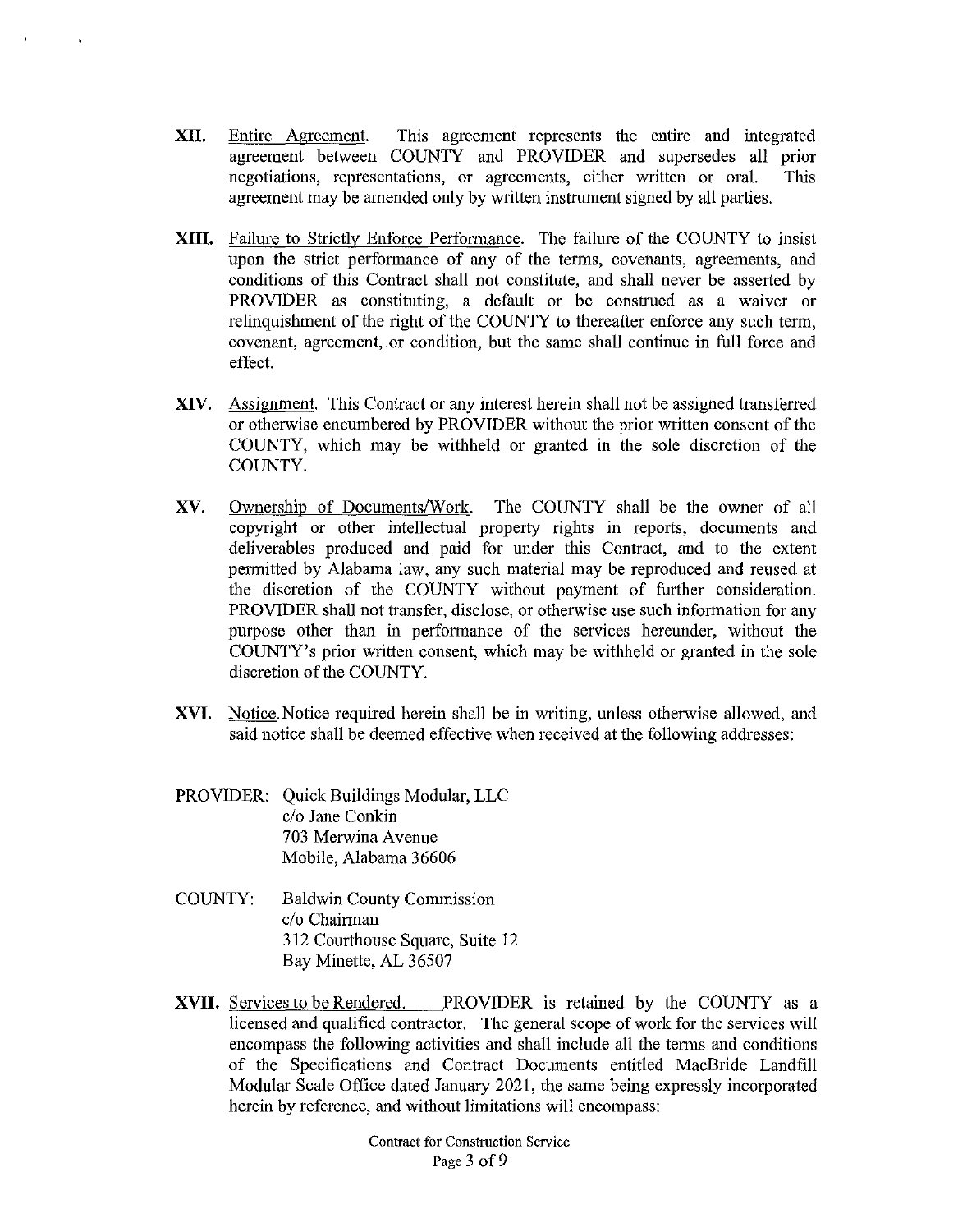The work consists of properly performing the following tasks in accordance with the plans, specifications, regulations, codes, and good engineering and construction practices:

The work to be performed by the Contractor under this Contract generally consists of the following tasks in the order shown:

Construction of a Modular Scale Office and related appurtenances.

PROVIDER will provide ongoing communications with COUNTY regarding this service, including updates, emails, etc. as requested. Additionally, PROVIDER will meet with COUNTY as needed or requested.

PROVIDER is responsible for the professional quality, technical accuracy, timely completion, and coordination of all services furnished by or in relation to this Contract.

PROVIDER represents and warrants that its services shall be performed within the limits and standards provided by the COUNTY, in a manner consistent with the level of care and skill ordinarily exercised by similar providers under similar circumstances at the time the services are performed.

# **XVIII.** General Responsibilities of the COUNTY.

**i.** The COUNTY shall provide reasonable notice to PROVIDER whenever the COUNTY actually observes or otherwise actually becomes aware of any development that affects the scope or time of PROVIDER's services hereunder or any defect or nonconformance in the work of PROVIDER.

**ii.** The COUNTY shall pay to PROVIDER the compensation as, and subject to the terms, set out below.

**XIX.** Termination of Services. The COUNTY may terminate this contract, with or without cause or reason, by giving ten  $(10)$  days written notice of such to the other party. Upon receipt of such notices, PROVIDER shall discontinue its work to the extent specified in the notice.

In the event of termination, the COUNTY shall pay PROVIDER for all services satisfactorily rendered, and for any expenses deemed by COUNTY to be a reimbursable expense incurred pursuant to this Contract and prior to the date of termination.

**XX.** Compensation Limited. The compensation to be paid to the PROVIDER shall be the full compensation for all work performed by PROVIDER under this Contract. Any and all additional expenditures or expenses of PROVIDER, not listed in full within this Contract, shall not be considered as a part of this Agreement and shall not be demanded by PROVIDER or paid by COUNTY.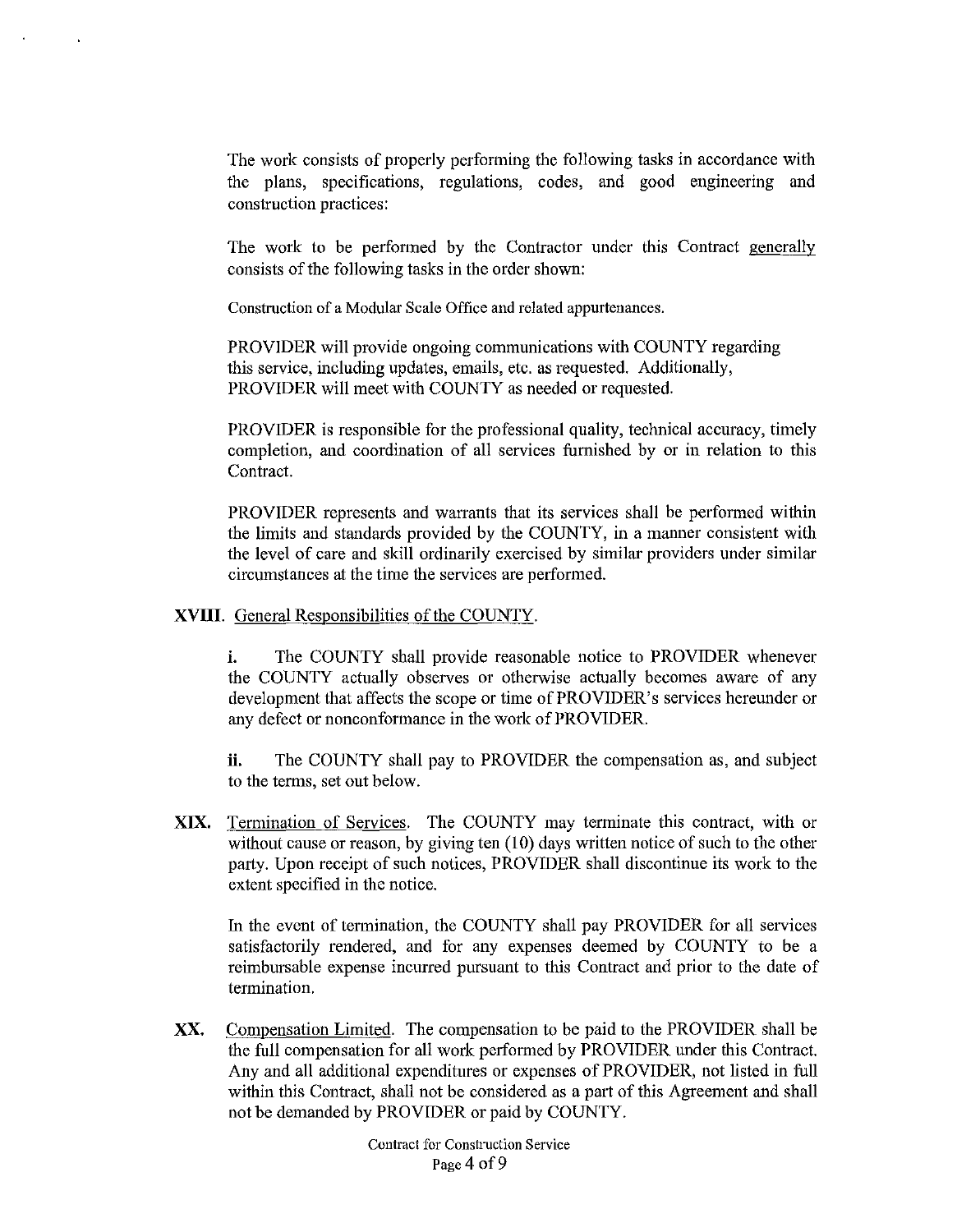- **XXI.** Direct Expenses. Compensation to PROVIDER for work shall be paid **on a unit price basis as identified in the Bid Form submitted by the PROVIDER dated January 28, 2021.** Said compensation shall be all inclusive, including without limitation, reimbursement of all cost, incidentals and operating expense associated with those directly engaged in performance of the requested services.
- **XXII.** Method of Payment. PROVIDER shall submit invoices to the COUNTY for payment for work perfonned. Such invoice shall be accompanied by a detailed account of compensation to be paid PROVIDER.

Payment shall be made by the COUNTY within thirty (30) days of the approval of the invoice submitted by the PROVIDER. The COUNTY agrees to review and approve invoices submitted for payment in a timely manner.

## **XXIII.** Performance of Work/Liquidated Damages.

#### **i.** *Time of the Essence*

All time limits for Milestones, if any, Substantial Completion, and completion and readiness for final payment as stated in the Contract Documents are of the essence of the Contract.

#### **ii.** *Days to Achieve Substantial Completion and Final Payment*

A. The Work will be substantially completed in **ninety (90)** calendar days from date all submittals are approved.

B. The contract commences to nm as provided in paragraph 2.03 of the General Conditions, and project shall be completed and ready for final payment in accordance with paragraph 14.07 of the General Conditions within **one hundred twenty (120)** calendar days after the date when the Contract Time commences to run.

## **iii.** *Liquidated Damages*

CONTRACTOR and OWNER recognize that time is of the essence of this Agreement and that OWNER will suffer financial loss if the Work is not completed within the Time specified above, plus any extensions thereof allowed in accordance with Article 12 of the General Conditions. The parties also recognize the delays, expense, and difficulties involved in proving in a legal or arbitration proceeding the actual loss suffored by OWNER if the Work is not completed on time. Accordingly, instead of requiring any such proof, OWNER and CONTRACTOR agree that as liquidated damages for delay (but not as a penalty), CONTRACTOR shall pay OWNER **liquidated damages in accordance with the Alabama Department of Transportation Standard Specifications for Highway Construction, 2012 Edition, Section 108.11** - **Schedule of Liquidated Damages, Calendar Day basis** for each day that expires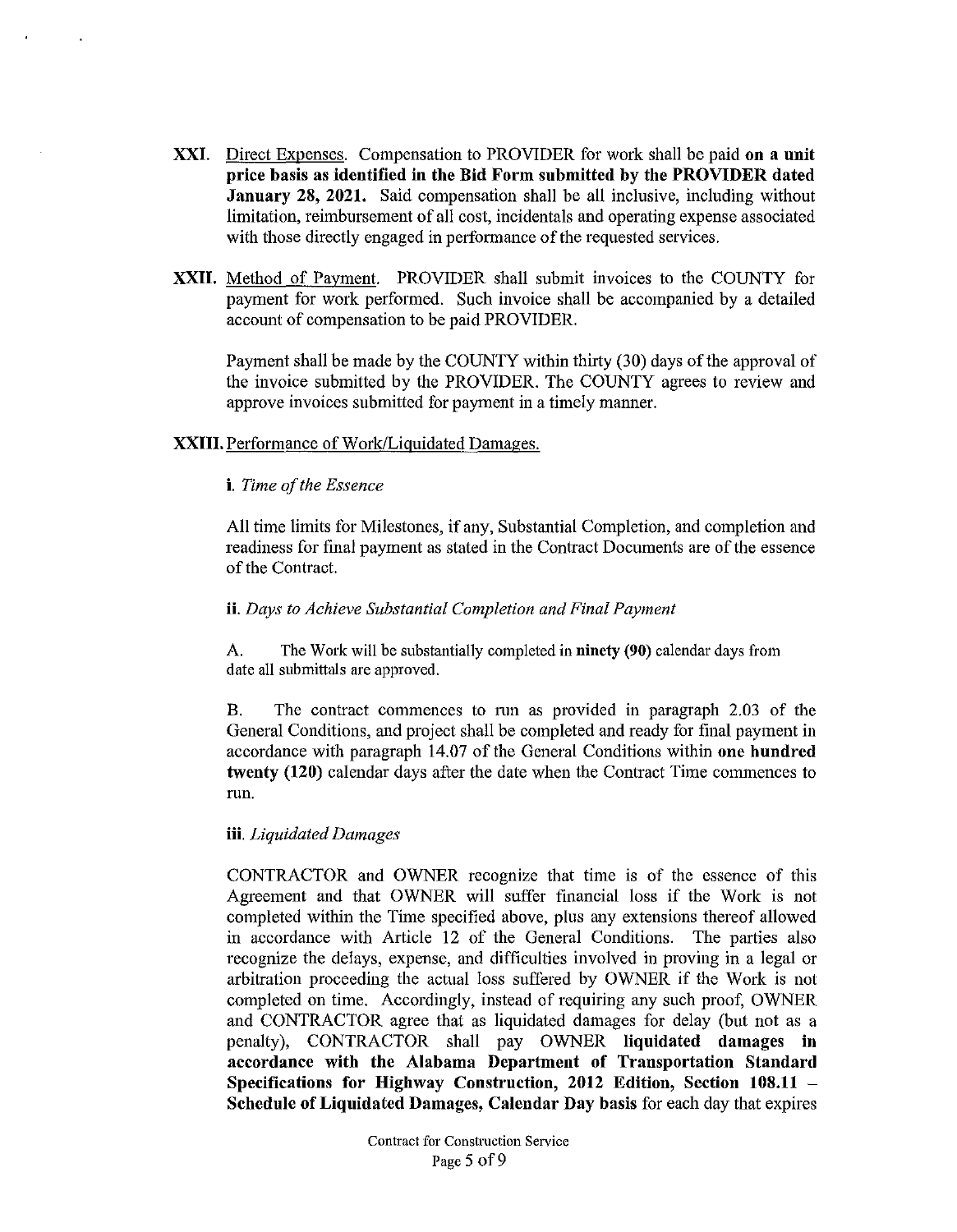after the time specified for Substantial Completion until the Work is substantially complete. After Substantial Completion, if CONTRACTOR shall neglect, refuse, or fail to complete the remaining Work within the Contract Time or any proper extension thereof granted by OWNER, CONTRACTOR shall pay OWNER for each day that expires after the time specified in paragraph 4.02 for completion and readiness for final payment until the Work is completed and ready for final payment.

- **XXIV.** Force Majeure. The Parties hereto shall incur no liability to the other if performance becomes impossible or impracticable by reason of an event or effect that the parties could neither have anticipated nor controlled. This allowance shall include both an act of nature and acts of third parties. Any costs that would otherwise be incurred and/or necessitated by the provisions herein shall be alleviated for either party by such event or effect.
- **XXV.** Indemnification. Provider shall indemnify, defend and hold County and its affiliates, employees, agents, and representatives (collectively "County") harmless from and against any and all claims, demands, liabilities, damages, losses, judgments, costs, and expenses including, without limitations, attorneys' fees, for any and all personal injury (including death) and property damage of any kind or nature whatsoever, incurred by, asserted against, or imposed upon County, as a result of or in any manner related to provision of services hereunder, or any act or omission, by Provider. This indenmification shall survive the expiration or termination of this agreement.
- **XXVI.** Number of Originals. This Agreement shall be executed with three originals, both of which are equally valid as an original.
- **XXVII:** Insurance: Prior to performing services pursuant to this Agreement, Provider shall carry, with insurers satisfactory to County, throughout the term of hereof, Auto Liability Insurance, including owned, hired and nonowned vehicles, with limits of not less than \$1,000,000, combined single limit, for both bodily injury liability and property damage liability each occurrence. Commercial General Liability Insurance, including all contractual liability hereunder, with limits not less than \$1,000,000, combined single limit, for both bodily injury liability and property damage liability each occurrence, and Worker's Compensation Insurance, meeting the statutory limits of the State of Alabama and Employer's Liability Insurance fully covering all employees and supervisors participating in the work at the subject property site. All liability insurance shall name the County as an additional insured. Prior to commencing operations hereunder, a Certificate of Insurance evidencing such coverage, satisfactory to County, shall be furnished to County, which shall specifically state that such insurance shall provide for at least ten  $(10)$  days' notice to County in the event of cancellation, termination, or any change in such insurance policies. The workers compensation certificate shall bear an endorsement clearly evidencing a waiver of the right of subrogation against County and County Representatives. Should Provider fail to furnish current evidence upon demand of any insurance required hereunder, or in the event of cancellation, termination or change in any such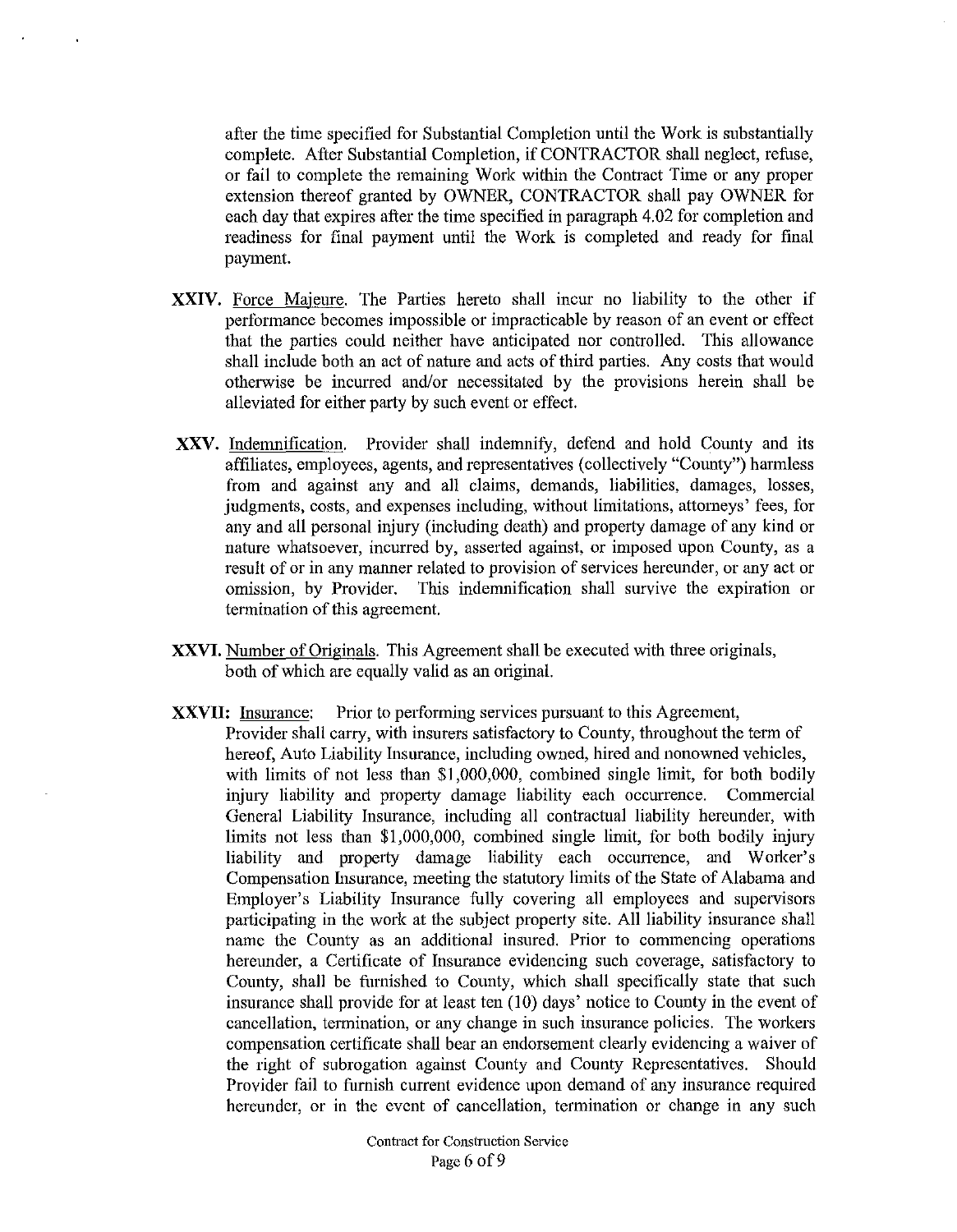insurance, County may, at its option, suspend this Agreement until insurance is obtained, terminate this Agreement immediately without further action, or hold Provider in material default and pursue any and all remedies available.

# **XXVIII:** SURETY

As a material inducement for the County to enter this Agreement, any and all bond and/or surety guarantees required by the County in reference to the Project shall be in a form acceptable to the County and shall, without limitation, meet the following requirements:

(a) Acceptance of Surety. The bond and/or surety document must be reviewed by, and be acceptable to, County staff and approved by the County Commission. In the event that such document is not in an acceptable form at any time prior to or during the effectiveness of this Agreement, the services and/or work described in this Agreement shall either not commence or immediately cease, depending on the situation. Any project delay that is attributable to the County's acceptance, or non-acceptance, of the bond and/or surety document form shall in no way be consider as a delay caused by the County, and the Contractor and/or Provider waives all rights to claim that any such delay was the fanlt of the County.

(b) Value of Surety. The performance bond and/or surety guarantee shall be in the amount equal to 100 percent of the total cost identified in the bid response. The payment bond and/or surety guarantee shall be in the amount equal to 100 percent of the total cost identified in the bid response.

(c) Term of Surety. Any bond and/or surety guarantees required by the County must be valid at all times during the life of this Agreement. Notwithstanding anything written or implied herein to the contrary, in no event shall the bond and/or surety document lapse, terminate, expire, or otherwise become invalid prior to the County, or the County's authorized agent, providing a written Notice to the Provider/Contractor that the Project is in fact completed in all respects. Said Notice from the County or its authorized agent shall not be provided until the County, in its sole discretion, is satisfied that the Project is complete in all respects.

( d) Scope of the Surety. The terms and provisions of any bond and/or surety guarantee provided as part of this Project shall in all respects, without limitation, be consistent and in agreement with, the provisions of this Agreement. In the event that the bond and/or surety guarantee is in conflict with this Agreement, this Agreement shall govern. Neither this section nor this provision limits the duties of the Provider/Contractor to satisfy all of the requirements in this Agreement.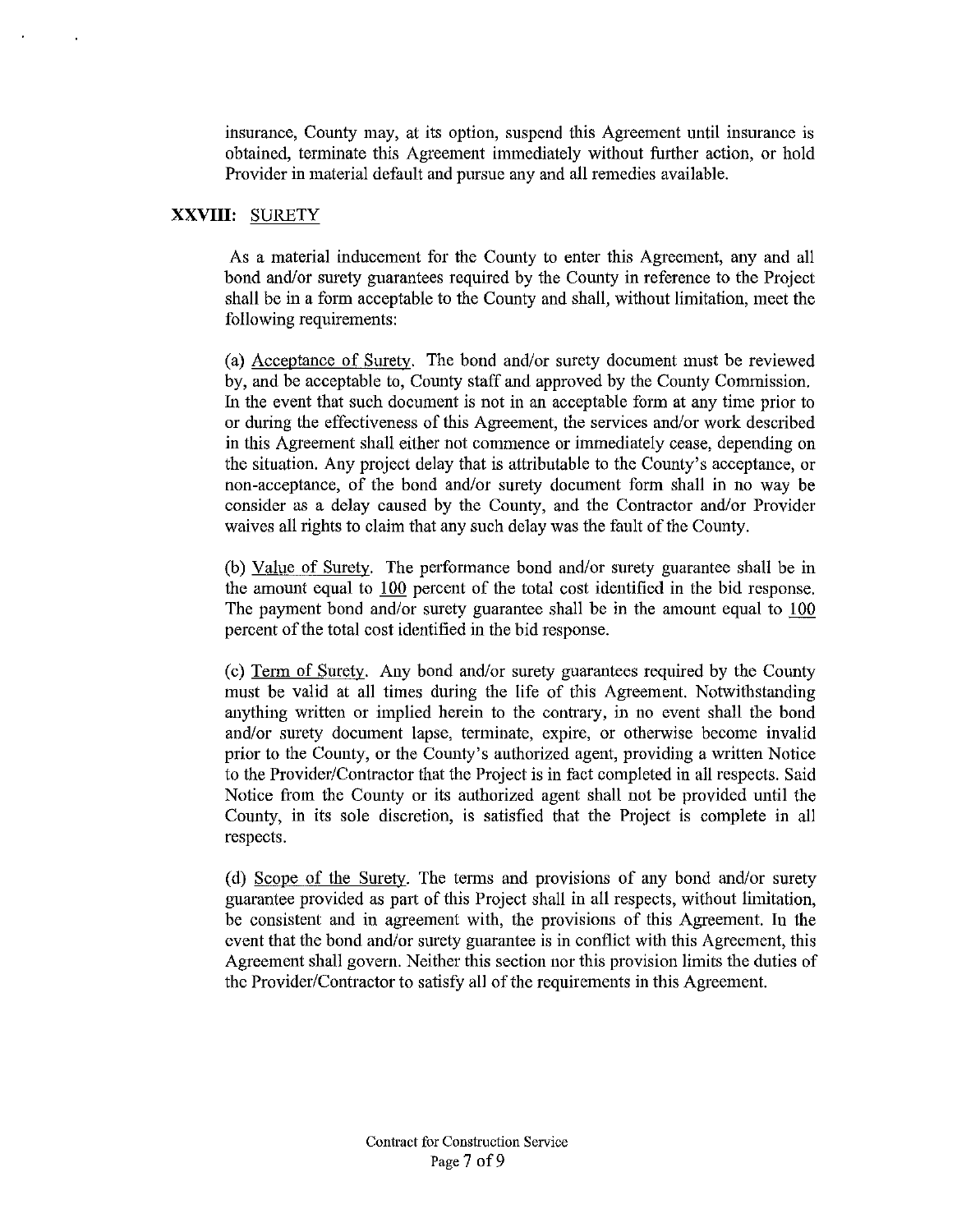### Signature and Notaries to Follow

IN WITNESS WHEREOF, the parties, by and through their duly authorized representatives, have executed this contract on the last day of execution by the COUNTY as written below.

*;3/*116/21 AVIS, III Date JÓ. Chairman

**ATTEST** ハりつり WAYNE DYESS Date

County Administrator



State of Alabama )

County of Baldwin )

 $\sqrt{2\sqrt{1+\frac{1}{1+\frac{1}{1+\frac{1}{1+\frac{1}{1+\frac{1}{1+\frac{1}{1+\frac{1}{1+\frac{1}{1+\frac{1}{1+\frac{1}{1+\frac{1}{1+\frac{1}{1+\frac{1}{1+\frac{1}{1+\frac{1}{1+\frac{1}{1+\frac{1}{1+\frac{1}{1+\frac{1}{1+\frac{1}{1+\frac{1}{1+\frac{1}{1+\frac{1}{1+\frac{1}{1+\frac{1}{1+\frac{1}{1+\frac{1}{1+\frac{1}{1+\frac{1}{1+\frac{1}{1+\frac{1}{1+\frac{1}{1+\frac{1}{1+\frac{1}{1+\frac{1}{1+\frac$ I,  $\bigvee_{i}$   $\bigwedge_{i}$   $\bigwedge_{i}$   $\bigwedge_{i}$   $\bigwedge_{i}$   $\bigvee_{i}$   $\bigvee_{i}$   $\bigvee_{i}$   $\bigvee_{i}$   $\bigvee_{i}$   $\bigvee_{i}$   $\bigvee_{i}$   $\bigvee_{i}$   $\bigvee_{i}$   $\bigvee_{i}$   $\bigvee_{i}$   $\bigvee_{i}$   $\bigvee_{i}$   $\bigvee_{i}$   $\bigvee_{i}$   $\bigvee_{i}$   $\bigvee_{i}$ hereby certify that, Joe Davis, III, whose name as Chairman of the Baldwin County Commission, and Wayne Dyess, whose name as County Administrator the Baldwin County Commission, are known to me, acknowledged before me on this day that, being informed of the contents of the Contract for Construction Services, they, as such officers and with full authority, executed same knowingly and with full authority to do so on behalf of said Commission.